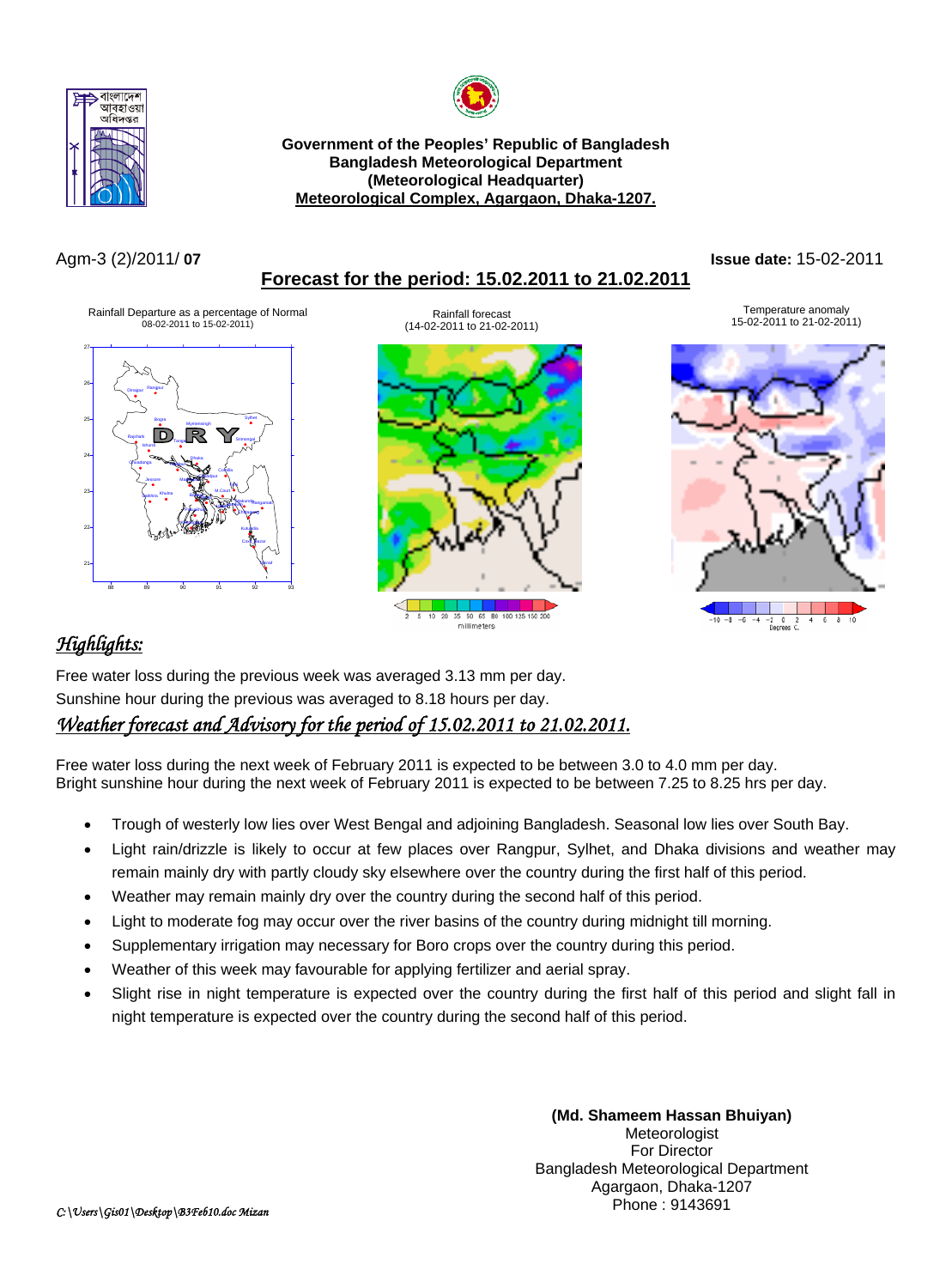### পূর্বাভাস, সময়: ১৫-০২-২০১১ থেকে ২১-০২-২০১১

Rainfall Departure as a percentage of Normal<br>08-02-2011 to 15-02-2011)



Rainfall forecast (14-02-2011 to 21-02-2011)



Temperature anomaly 15-02-2011 to 21-02-2011)

![](_page_1_Picture_6.jpeg)

#### প্ৰধান বৈশিষ্ট্য সমূহঃ-

গত সপ্তাহের দৈনিক বাষ্পীভবনের গড় ৩.১৩ মিঃমিঃ ছিল। গত সপ্তাহের দৈনিক সূর্যকিরণ কালের গড় ৮.১৮ ঘন্টা ছিল।

### আবহাওয়া পূর্বাভাসঃ- ১৫-০২-২০১১ ইং থেকে ২১-০২-২০১১ ইং পর্যন্ড।

আগামী সপ্তাহের বাস্পীভবনের দৈনিক গড় মান ৩.০০ মিঃমিঃ থেকে ৪.০০ মিঃমিঃ থাকতে পারে। আগামী সপ্তাহের সূর্যকিরণকালের দৈনিক গড় মান ৭.২৫ ঘন্টা থেকে ৮.২৫ ঘন্টা থাকতে পারে।

- পশ্চিমা লঘু চাপের বর্ধিতাংশ পশ্চিম বঙ্গ এবং বাংলাদেশের তৎসংলগ্ন এলাকায় অবস্থান করছে। দক্ষিণ বঙ্গোপসাগরে একটি মৌসুমী লঘুচাপ অবস্থান করছে।
- এ সপ্তাহের প্রথমার্ধে রংপুর, সিলেট ও ঢাকা বিভাগের কিছু কিছু জায়গায় হালকা/ গুড়ি গুড়ি বৃষ্টির সম্ভাবনা রয়েছে। দেশের অন্যত্র আকাশ আংশিক মেঘলাসহ আবহাওয়া প্ৰধানতঃ শুষ্ক থাকতে পারে।
- সপ্তাহের দ্বিতীয়ার্ধে সারা দেশের আবহাওয়া প্রধানতঃ শুষ্ক থাকতে পারে।
- এ সময়ে মধ্য রাত থেকে সকাল পর্যন্ত দেশের নদী অববাহিকায় হালকা থেকে মাঝারী ধরনের কুয়াশা পড়তে পারে।
- এ সময়ে বোরো শস্যের জন্য সম্পূরক সেচের প্রয়োজন হতে পারে।
- এ সপ্তাহের আবহাওয়া সার প্রয়োগ ও উপর থেকে কীটনাশক ছিটানোর উপযোগী থাকতে পারে।
- এ সপ্তাহের প্রথমার্ধে রাতের তাপমাত্রা সমান্য বৃদ্ধি পেতে পারে এবং সপ্তাহের দ্বিতীয়ার্ধে রাতের তাপমাত্রা সামান্যহ্রাস পেতে পারে ।

(মোঃ শামীম হাসান ভূইয়া) আবহাওয়াবিদ পরিচালকের পক্ষে বাংলাদেশ আবহাওয়া অধিদপ্তর, ঢাকা-১২০৭।